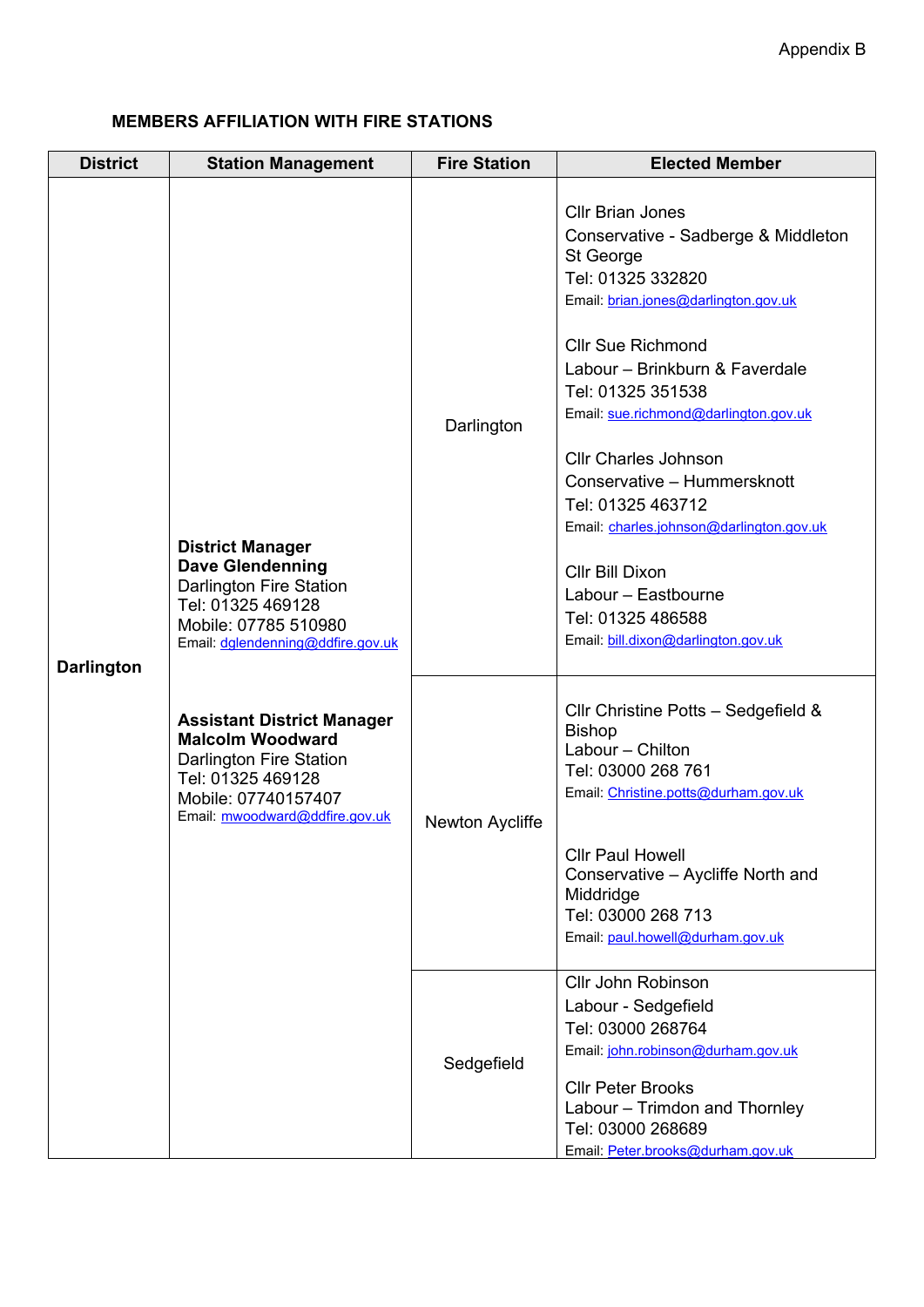| <b>District</b>    | <b>Station Management</b>                                                                                                                                                                                                                                                                                                          | <b>Fire Station</b> | <b>Elected Member</b>                                                                                                                                                                                                                                                                                                                  |
|--------------------|------------------------------------------------------------------------------------------------------------------------------------------------------------------------------------------------------------------------------------------------------------------------------------------------------------------------------------|---------------------|----------------------------------------------------------------------------------------------------------------------------------------------------------------------------------------------------------------------------------------------------------------------------------------------------------------------------------------|
| <b>Derwentside</b> | <b>District Manager</b><br><b>Chris Williams</b><br><b>Consett Fire Station</b><br>Tel: 01207 502912<br>Mobile: 07796610219<br>Email: cwilliams@ddfire.gov.uk<br><b>Assistant District Manager</b><br><b>Mick Clark</b><br><b>Consett Fire Station</b><br>Tel: 01207 502912<br>Mobile: 07767 311302<br>Email: mclark@ddfire.gov.uk | Consett             | <b>Cllr Derek Hicks</b><br>Derwentside Indepenents - Consett<br>South<br>Tel: 03000 268722<br>Email: derek.hicks@durham.gov.uk<br><b>Cllr Watts Stelling</b><br>Derwentside Independents - Leadgate<br>and Mesomsley<br>Tel: 03000 268774<br>Email: watts.stelling@durham.gov.uk                                                       |
|                    |                                                                                                                                                                                                                                                                                                                                    | High<br>Handenhold  | <b>Cllr Colin Carr</b><br>Labour - Pelton<br>Tel: 03000 268692<br>Email: colin.carr@durham.gov.uk<br><b>Cllr Linda Marshall</b><br>Labour - Chester le St West Central<br>Tel: 03000 268742<br>Email: linda.marshall@durham.gov.uk<br><b>Cllr Alison Batey</b><br>Labour - Pelton<br>Tel: 03000 268678<br>Email: a.batey@durham.gov.uk |
|                    |                                                                                                                                                                                                                                                                                                                                    | Stanhope            | <b>Cllr John Shuttleworth</b><br>Independent - Weardale<br>Tel: 03000 268770<br>Email: jshuttleworth@durham.gov.uk                                                                                                                                                                                                                     |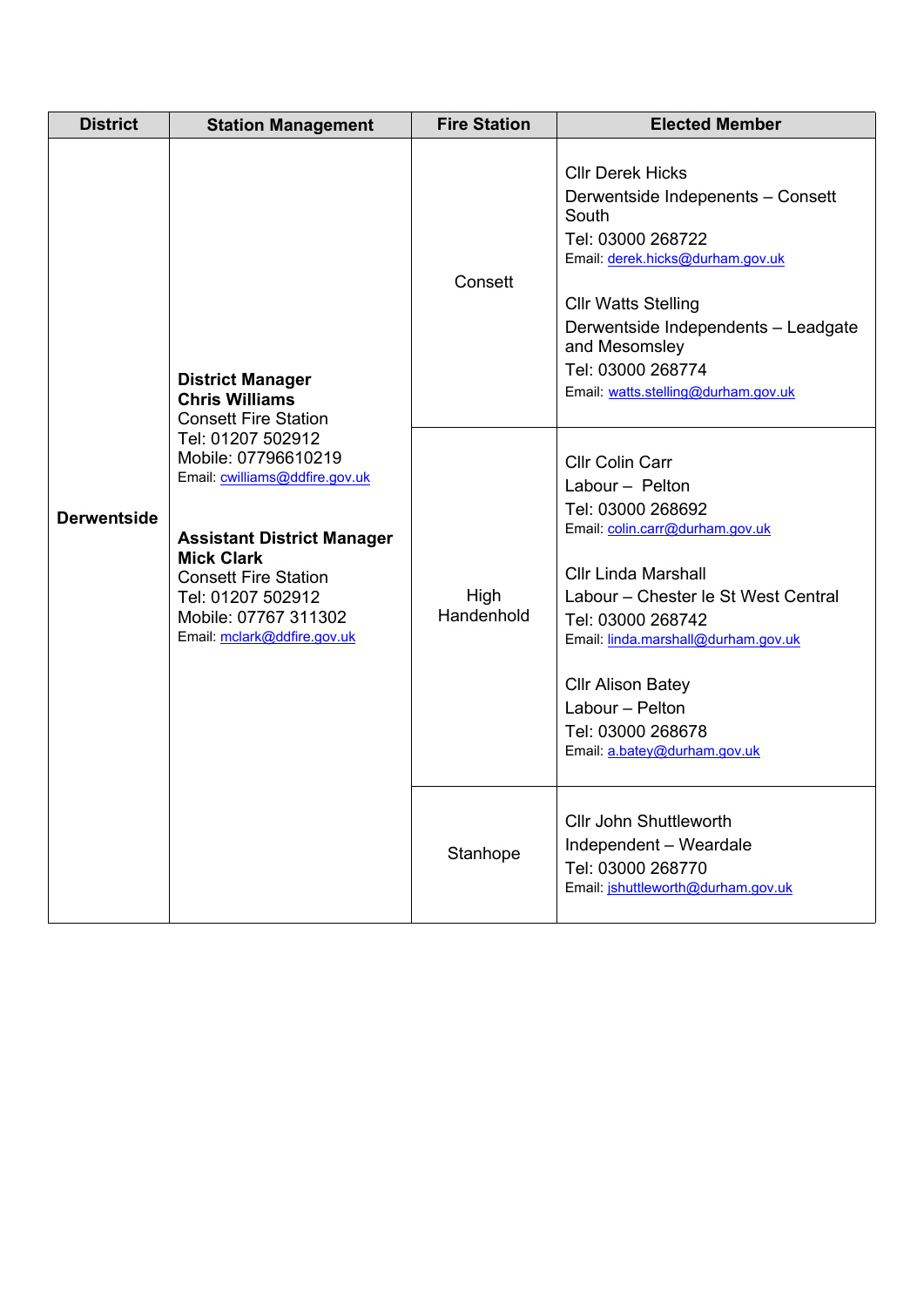| <b>District</b> | <b>Station Management</b>                                                                                                                                                                                                                                                                                                                          | <b>Fire Station</b> | <b>Elected Member</b>                                                                                                                                                                                                                                                                                                                                                                                                                                                                    |
|-----------------|----------------------------------------------------------------------------------------------------------------------------------------------------------------------------------------------------------------------------------------------------------------------------------------------------------------------------------------------------|---------------------|------------------------------------------------------------------------------------------------------------------------------------------------------------------------------------------------------------------------------------------------------------------------------------------------------------------------------------------------------------------------------------------------------------------------------------------------------------------------------------------|
| <b>Durham</b>   | <b>District Manager</b><br><b>Paul Cummings</b><br><b>Durham Community Fire</b><br><b>Station</b><br>Tel: 0191 3860202<br>Mobile: 07747456140<br>Email: pcummings@ddfire.gov.uk<br><b>Assistant District Manager</b><br>John Jameson<br><b>Community Fire Station</b><br>Tel: 0191 3860202<br>Mobile: 07730 456721<br>Email:jjameson@ddfire.gov.uk | Durham              | <b>Cllr David Bell</b><br>Labour - Deerness<br>Tel: 03000 268680<br>Email: dbell@durham.gov.uk<br><b>Cllr Mamie Simmons</b><br>Liberal Democrat - Framwellgate and<br><b>Newton Hall</b><br>Tel: 03000 268771<br>Email: mamie.simmons@durham.gov.uk<br><b>CIIr David Stoker</b><br>Liberal Democrat - Durham South<br>Tel: 03000 268825<br>Email: david.stoker@durham.gov.uk<br><b>Cllr John Turnbull</b><br>Labour - Brandon<br>Tel: 03000 268785<br>Email: john.turnbull@durham.gov.uk |
|                 |                                                                                                                                                                                                                                                                                                                                                    | Crook               | <b>Cllr Fraser Tinsley</b><br>Labour - Willington and Hunwick<br>Tel: 03000 268691<br>Email: fraser.tinsley@durham.gov.uk                                                                                                                                                                                                                                                                                                                                                                |
|                 |                                                                                                                                                                                                                                                                                                                                                    | Spennymoor          | <b>CIIr Brian Avery</b><br>Independent - Ferryhill<br>Tel: 03000 268677<br>Email: brian.avery@durham.gov.uk<br><b>Cllr Alan Gardner</b><br>Spennymoor Independents - Tudhoe<br>Tel: 03000 264340<br>Email: alan.gardner@durham.gov.uk                                                                                                                                                                                                                                                    |